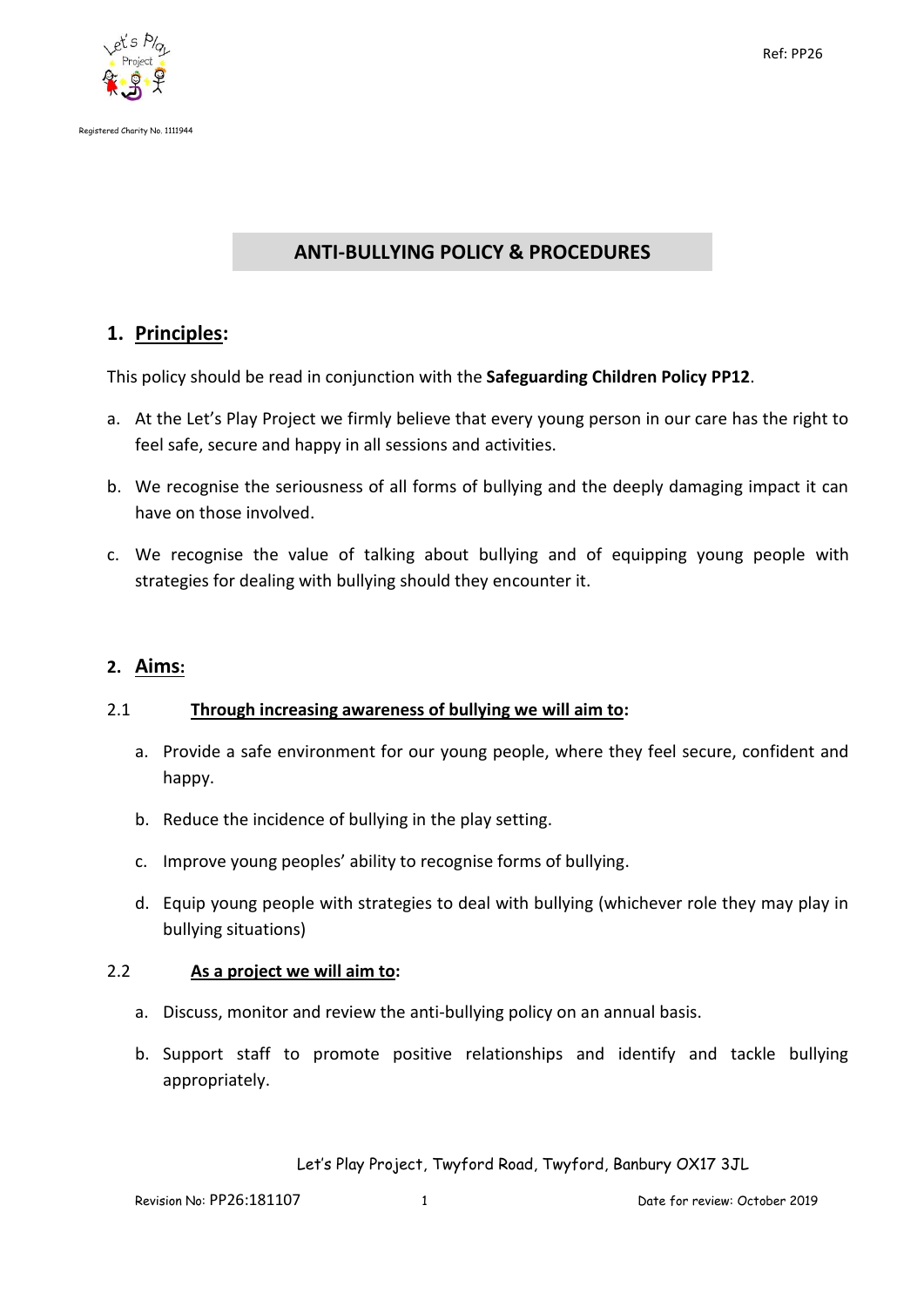

- c. Ensure that young people are aware that all bullying concerns will be dealt with sensitively and effectively; that young people feel safe to play; and that young people abide by the anti-bullying policy.
- d. Report back to parents/carers regarding their concerns on bullying and deal promptly with complaints.

## **3. Definitions of bullying:**

### 3.1 **Bullying is:**

- a. Behaviour by an individual or a group, usually repeated over time that intentionally hurts another individual either physically or emotionally.
- b. Ongoing (it is not the same as random unprovoked aggressive acts).
- c. Unequal and difficult to counteract by the person being bullied (it involves a power imbalance – this can result from size, number, status or as a result of having access to limited resources).
- d. Can be indirect or direct physical (e.g. hitting or kicking) verbal (e.g. abuse or namecalling) - non-verbal (e.g. gestures and looks) - psychological (e.g. excluding or threats).

### 3.2 **Bullying includes:**

Name calling, taunting, mocking, making offensive comments,; kicking; hitting; taking belongings; inappropriate text messaging and emailing; sending offensive or degrading images by phone or via the internet; producing offensive graffiti; gossiping; excluding people from groups and spreading hurtful and untruthful rumours.

- a. We recognise the specific guises and problems associated with cyber-bullying and teach our young people how to stay safe.
- b. We provide information for parents on the nature and risks of cyber-bullying and on how to help protect and inform their young person.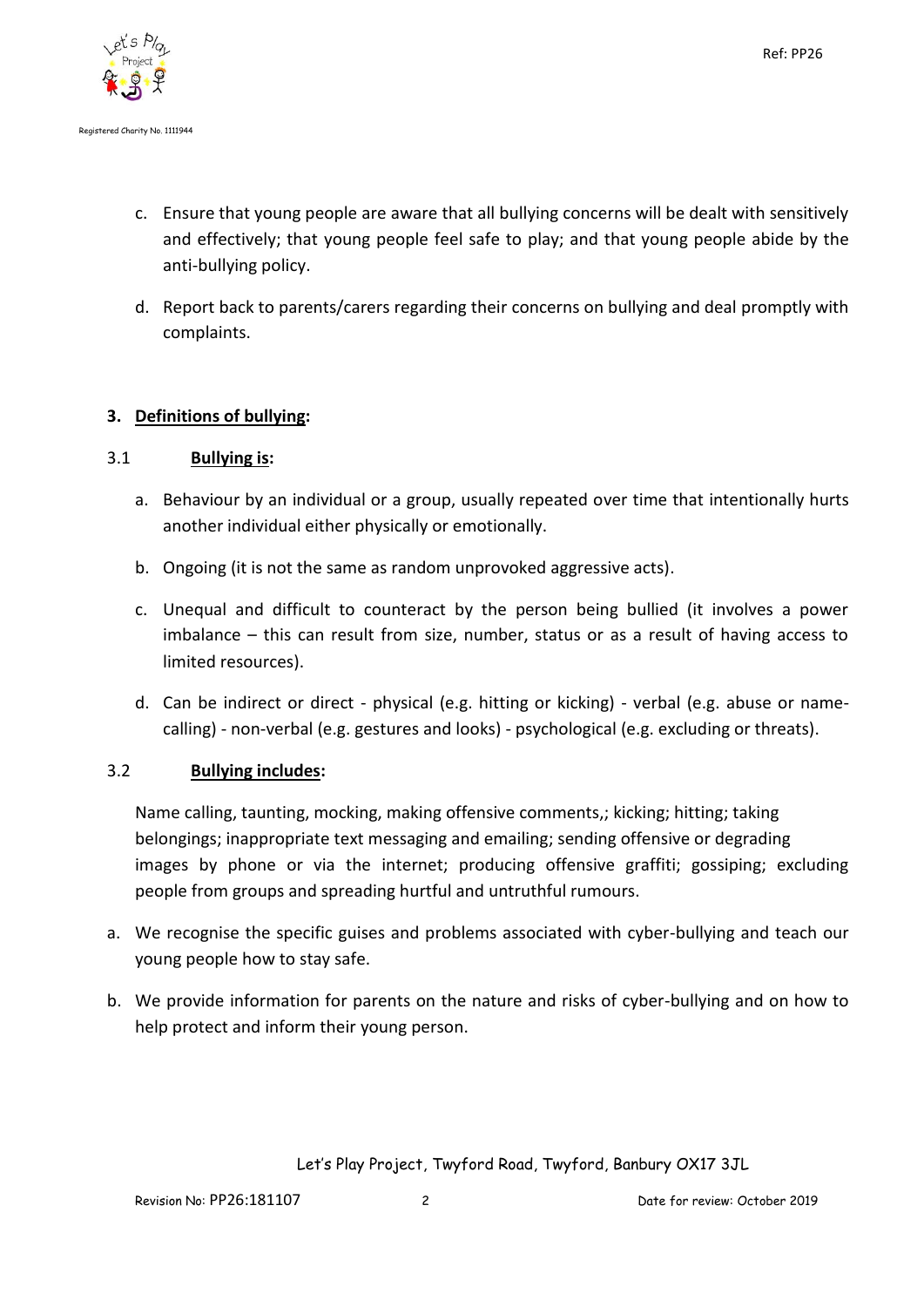

## 3.3 **Forms of bullying covered by this Policy:**

People are bullied for a variety of reasons. Bullying can happen to anyone. This policy covers all types of bullying including:

- a. Bullying related to race, religion or culture.
- b. Bullying related to special educational needs.
- c. Bullying related to appearance or health conditions.
- d. Bullying related to sexual orientation.
- e. Bullying of young carers or looked after young people or otherwise related to home circumstances.
- f. Sexist or sexual bullying.
- g. Cyber-bullying.

# 3.4 **This policy also covers the bullying of the Let's Play staff, by young people, parents or other staff:**

There is no hierarchy of bullying and no form of bullying is tolerated at the Let's Play Project. We encourage and support all members of our setting to report bullying and are committed to finding solutions that work.

### 3.5 **Roles within bullying:**

As a play setting we understand that there are different roles within bullying. We discuss these roles with our young people. (We also understand that the same young person can adopt different roles at different times or indeed at the same time).

- a. The ring-leader, the person who through their social power can direct bullying activity.
- b. Assistants/associates who actively join in the bullying (sometimes because they are afraid of the ring-leader).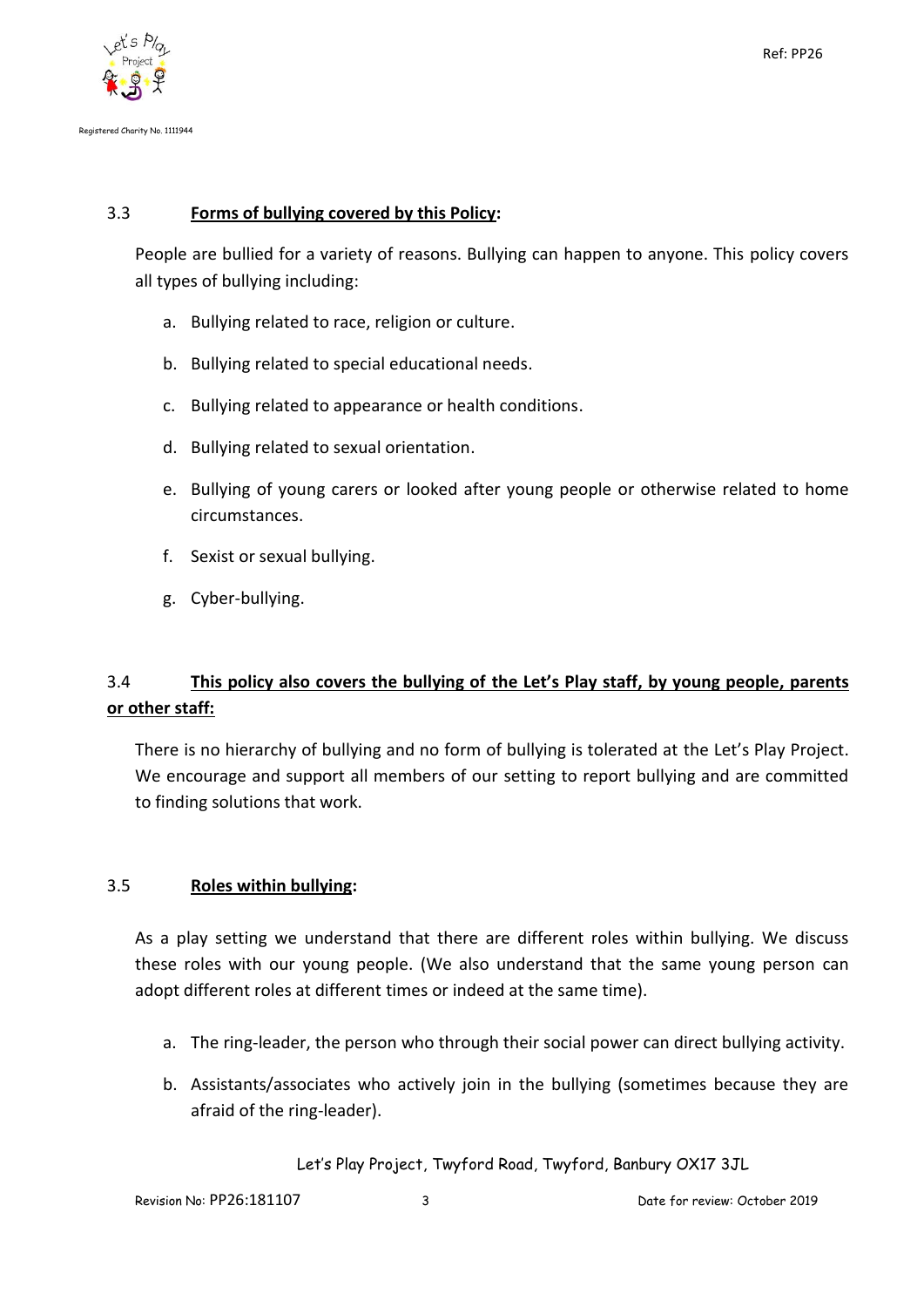

- c. Reinforcers who give positive feedback to the bully, perhaps by smiling or laughing.
- d. Outsiders/bystanders who stay back or stay silent and thereby appear to condone or collude with the bullying behaviour.
- e. Defenders who try and intervene to stop the bullying or comfort young people who experience bullying.

### **4. Procedures:**

#### 4.1 **Identifying and responding to bullying we:**

- a. Work with staff and outside agencies to identify all forms of prejudice-driven bullying.
- b. Are pro-active in early identification of young people who may be at risk.
- c. Use data e.g. deteriorating attendance, poor punctuality, and lack of progress and diminishing achievement as potential indicators of vulnerability to, or suffering from bullying.
- d. Consider emotional, behavioural and physical problems as potential signs of bullying.
- e. Actively provide systematic opportunities to develop young people's social and emotional skills, including their resilience.
- f. Consider opportunities for addressing bullying including through the play setting, through displays and through peer support.
- g. Train all staff to identify bullying and follow anti-bullying policy and procedures.

#### 4.2 **Dealing with bullying incidents for young people who experience bullying behaviour:**

- a. Designated people to report to.
- b. Talk to the session leader or another member of staff of their choice about their experiences.
- c. Immediate steps to ensure they feel safe again.
- d. A meeting between the coordinators and the young person's parents to discuss what has happened and agree a programme of support (follow-up discussions planned).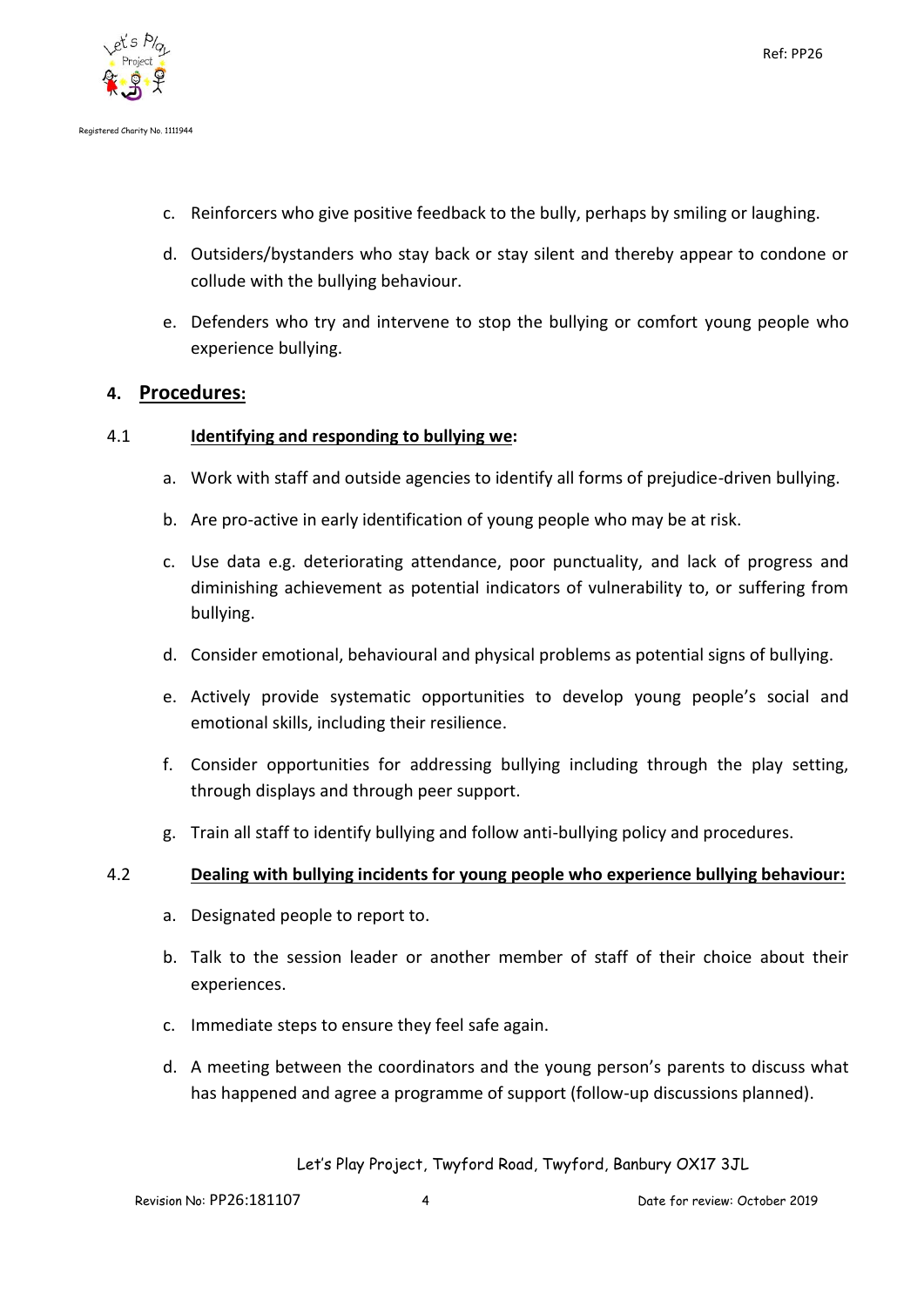

e. Individual/small group play with staff to practise positive strategies that might reduce the occurrence of bullying.

#### 4.3 **For young people who engage in bullying behaviour:**

- a. A meeting between the coordinators and the young person's parents to discuss what has happened and agree a programme of support (follow-up discussions planned).
- b. Talk with session leaders and play workers about what has happened.
- c. Individual/small group play with staff to reflect on their behaviour and help them to face up to the harm they have caused.
- d. Individual/small group play with staff to support the development of social and emotional skills and behaviour.
- e. Individual/small group play with staff to learn the steps they need to take to repair the harm they have caused and ensure they can make a choice to avoid bullying behaviour in the future.

#### 4.4 **For parents / carers:**

- a. Assurance that The Let's Play Project does not tolerate bullying and that the setting systems will deal with the bullying in a way that protects their young person.
- b. Clear communication from the setting about the activities and programmes undertaken with their young person.
- c. Awareness of the procedures to use if they are concerned their young person is being bullied or engaged in bullying behaviour.

### 4.5 **For the coordinators and other staff we:**

- a. Promote a play setting climate where bullying and violence are not tolerated and cannot flourish.
- b. Continually develop best practice based on knowledge of what works.
- c. Are clear about roles and responsibilities in preventing and responding to bullying.
- d. Are aware of the importance of modelling positive relationships.